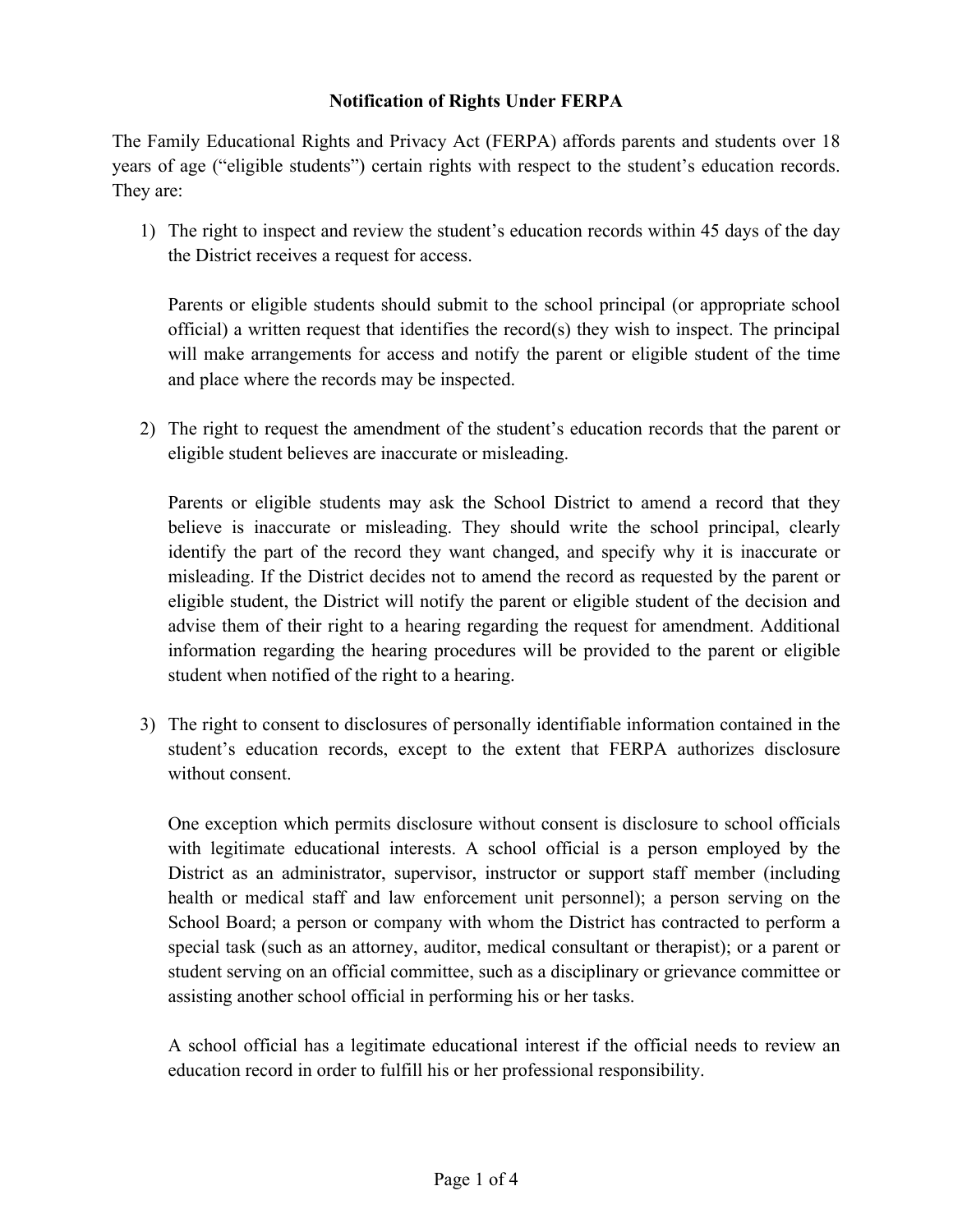Upon request, the District discloses education records without consent to officials of another School District in which a student seeks or intends to enroll.

4) The right to file a complaint with the U.S. Department of Education concerning alleged failures by the District to comply with the requirements of FERPA. The name and address of the office that administers FERPA is:

> Kathleen Styles, Office of the Chief Privacy Officer U.S. Department of Education 400 Maryland Avenue, S.W. Washington, D.C. 20202

## **Notice Concerning Directory Information**

The District may disclose directory information. The types of personally identifiable information that the District has designated as directory information are as follows:

- 1. Student's Name, address, telephone listing, and the name, address, telephone listings (if not unlisted), e-mail address and work or other contact information of the student's parent/guardian or other adult acting in loco parentis or with authority to act as parent or guardian in educational matters for the student;
- 2. School and dates of attendance;
- 3. Student's current grade;
- 4. Student's enrollment status (e.g. full-time or part-time);
- 5. Student's date of birth and place of birth;
- 6. Student's extra-curricular participation;
- 7. Student's achievement awards or honors;
- 8. Student's weight and height if a member of an athletic team;
- 9. Student's photograph; and
- 10. School or school district the student attended before he or she enrolled in [Name] Public Schools.

Notwithstanding the foregoing, the District does not designate as directory information personally identifiable information from students' education records where the District determines that the disclosure to the potential recipient poses a risk to student safety or wellbeing, including but not limited to circumstances where the potential recipient is a registered sex offender and the personally identifiable information would permit the potential recipient to communicate with or otherwise contact the student.

A parent or eligible student has the right to refuse to let the District designate information about the student as directory information. The period of time within which a parent or eligible student has to notify the District in writing that he or she does not want information about the student designated as directory information is as follows: two weeks from the time this information is first received. Please contact the Superintendent's office to indicate your refusal to have your child's information designated as directory information.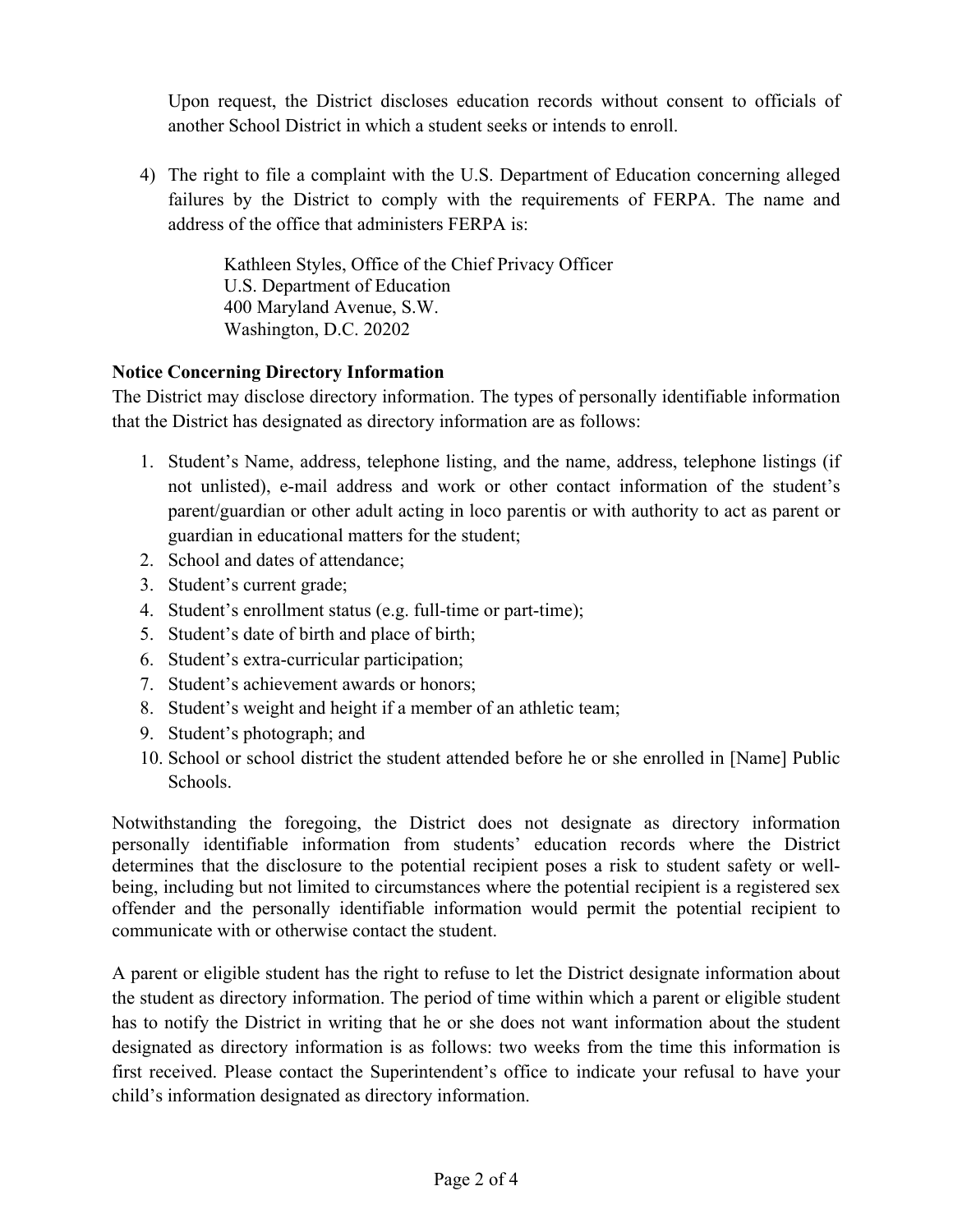The District may disclose information about former students without meeting the conditions in this section.

In addition, notice is further given that FERPA permits the disclosure of personally identifiable information from students' education records, without consent of the parent or eligible student, if the disclosure meets certain conditions found in §99.31 of the FERPA regulations. Except for disclosures to school officials, disclosures related to some judicial orders or lawfully issued subpoenas, disclosures of directory information, and disclosures to the parent or eligible student, §99.32 of the FERPA regulations requires the District to record the disclosure. Parents and eligible students have a right to inspect and review the record of disclosures. The District may disclose personally identifiable information from the education records of a student without obtaining prior written consent of the parents or the eligible student —

- To other school officials, including teachers, within the educational agency or institution whom the school has determined to have legitimate educational interests. This includes contractors, consultants, volunteers, or other parties to whom the District has outsourced institutional services or functions, provided that the conditions listed in  $\S99.31(a)(1)(i)(B)(1) - (a)(1)(i)(B)(2)$  are met.  $(\S99.31(a)(1))$
- To officials of another school, school system, or institution of postsecondary education where the student seeks or intends to enroll, or where the student is already enrolled if the disclosure is for purposes related to the student's enrollment or transfer, subject to the requirements of §99.34. (§99.31(a)(2))
- To authorized representatives of the U.S. Comptroller General, the U. S. Attorney General, the U.S. Secretary of Education, or State and local educational authorities, such as the Nebraska Department of Education. Disclosures under this provision may be made, subject to the requirements of §99.35, in connection with an audit or evaluation of Federal- or State-supported education programs, or for the enforcement of or compliance with Federal legal requirements that relate to those programs. These entities may make further disclosures of personally identifiable information to outside entities that are designated by them as their authorized representatives to conduct any audit, evaluation, or enforcement or compliance activity on their behalf. (§§99.31(a)(3) and 99.35)
- In connection with financial aid for which the student has applied or which the student has received, if the information is necessary to determine eligibility for the aid, determine the amount of the aid, determine the conditions of the aid, or enforce the terms and conditions of the aid.  $(899.31(a)(4))$
- To State and local officials or authorities to whom information is specifically allowed to be reported or disclosed by a State statute that concerns the juvenile justice system and the system's ability to effectively serve, prior to adjudication, the student whose records were released, subject to §99.38. (§99.31(a)(5))
- To organizations conducting studies for, or on behalf of, the District, in order to: (a) develop, validate, or administer predictive tests; (b) administer student aid programs; or (c) improve instruction.  $(\S 99.31(a)(6))$
- To accrediting organizations to carry out their accrediting functions.  $(\S 99.31(a)(7))$
- To parents of an eligible student if the student is a dependent for IRS tax purposes.  $(\S 99.31(a)(8))$
- To comply with a judicial order or lawfully issued subpoena.  $(\frac{899.31(a)(9)}{90.31(a)(9)}$
- To appropriate officials in connection with a health or safety emergency, subject to §99.36. (§99.31(a)(10)